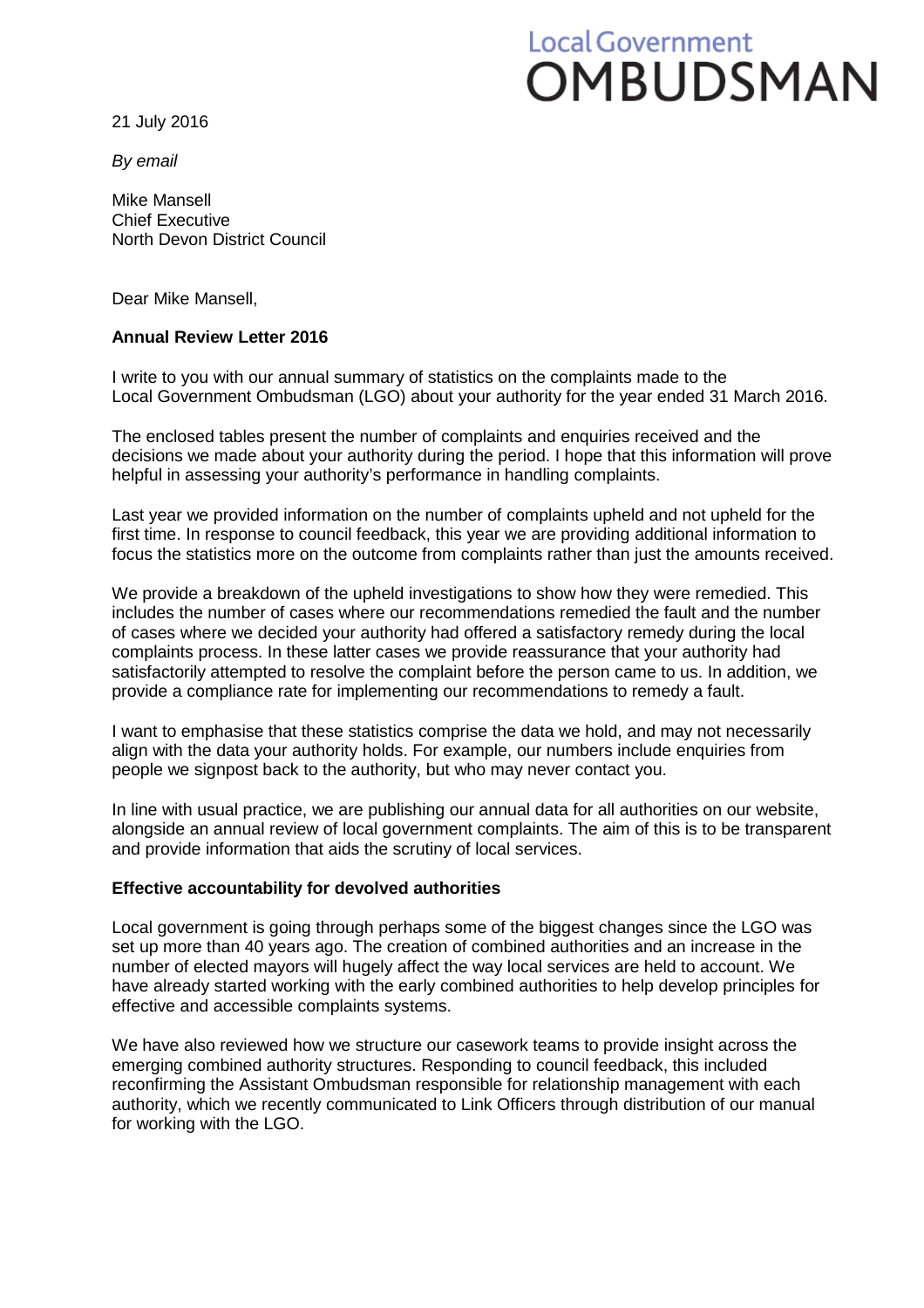#### **Supporting local scrutiny**

Our corporate strategy is based upon the twin pillars of remedying injustice and improving local public services. The numbers in our annual report demonstrate that we continue to improve the quality of our service in achieving swift redress.

To measure our progress against the objective to improve local services, in March we issued a survey to all councils. I was encouraged to find that 98% of respondents believed that our investigations have had an impact on improving local public services. I am confident that the continued publication of our decisions (alongside an improved facility to browse for them on our website), focus reports on key themes and the data in these annual review letters is helping the sector to learn from its mistakes and support better services for citizens.

The survey also demonstrated a significant proportion of councils are sharing the information we provide with elected members and scrutiny committees. I welcome this approach, and want to take this opportunity to encourage others to do so.

#### **Complaint handling training**

We recently refreshed our Effective Complaint Handling courses for local authorities and introduced a new course for independent care providers. We trained over 700 people last year and feedback shows a 96% increase in the number of participants who felt confident in dealing with complaints following the course. To find out more, visit www.lgo.org.uk/training.

#### **Ombudsman reform**

You will no doubt be aware that the government has announced the intention to produce draft legislation for the creation of a single ombudsman for public services in England. This is something we support, as it will provide the public with a clearer route to redress in an increasingly complex environment of public service delivery.

We will continue to support government in the realisation of the public service ombudsman, and are advising on the importance of maintaining our 40 years plus experience of working with local government and our understanding its unique accountability structures.

This will also be the last time I write with your annual review. My seven-year term of office as Local Government Ombudsman comes to an end in January 2017. The LGO has gone through extensive change since I took up post in 2010, becoming a much leaner and more focused organisation, and I am confident that it is well prepared for the challenges ahead.

Yours sincerely

are Montz

Dr Jane Martin Local Government Ombudsman Chair, Commission for Local Administration in England